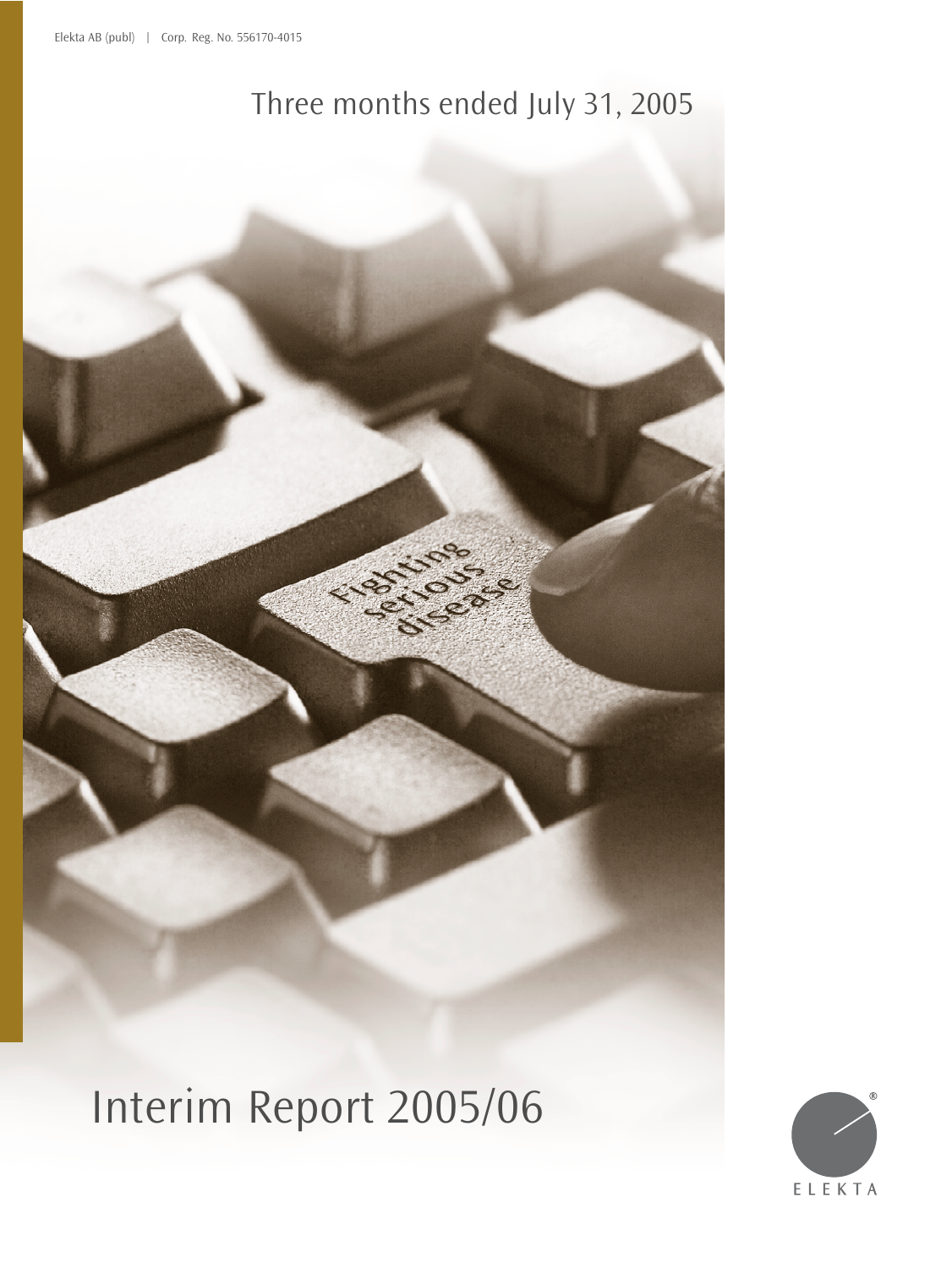# Interim Report 2005/06 Three months ended July 31, 2005

- **Order bookings rose 38 percent to SEK 952 M (688). At unchanged exchange rates order bookings increased by 36 percent. The order backlog was on an all time high level of SEK 3,777 M.**
- **Net sales increased 21 percent to SEK 869 M (717). At unchanged exchange rates net sales increased by 20 percent.**
- Low delivery volumes in the first quarter resulted in an operating profit **of SEK 35 M (81) and operating margin amounted to 4 (11) percent. On a rolling 12-month basis, operating margin was 10 percent.**
- **Profit after taxes amounted to SEK 20 M (59). Earnings per share after dilution amounted to SEK 0.63 (1.89).**
- Cash flow after investments was negative SEK 153 M (neg. 112).
- **The acquisition of IMPAC Medical Systems, Inc. has strengthened Elekta's position in the North American market. Nearly half of order bookings within oncology are now from customers at which Elekta's equipment was not previously installed.**
- **Elekta repeats its future prospects for full-year 2005/06 of sales growth in local currency of 10-15 percent for comparable units and an operating margin of 11-13 percent. During the second quarter delivery volumes are expected to rise sharply compared to the first quarter and the operating margin to be 11-13 percent.**

Elekta is an international medical technology group that develops advanced clinical solutions, total information systems and services for treatment of cancer and brain disorders.

At more than 3,000 hospitals worldwide, Elekta's IT systems and clinical solutions are used for enhancing the efficiency of clinical care operations, for treating cancer and for diagnosing and treating brain disorders with non-invasive or minimally invasive methods.

All of Elekta's solutions are based on non-invasive or minimally invasive methods, which make them clinically expedient and cost-effective as well as more gentle to the patient.

In April 2005, IMPAC Medical Systems, Inc. was acquired. The acquisition enables Elekta to offer its customers a new broad range of medical IT systems for use in cancer care. Combined, Elekta and IMPAC are able to offer a fully integrated solution centered on an image enabled electronic medical record and based on open architecture and connectivity

– covering the entire spectrum of cancer care and based on an image enabled electronical medical records system.

The acquisition strengthens Elekta's presence and position in the North American market, while Elekta's international sales organization will facilitate sales and market penetration for IMPAC systems outside the US.

Elekta's strategy in the years ahead is to continue the transformation process from being mainly an equipment supplier to becoming a total partner to health care providers – delivering systems, clinical solutions and services for the entire treatment process within oncology and neurosurgery. This involves a broadened offering of products and services to be able to address a significantly larger market and at the same time to contribute to improved patient care worldwide.

The total market for Elekta's products and solutions is expected to grow by 5–10 percent annually, and demand for Elekta's clinical solutions remains strong. However, the high value of individual orders and order coordination within the framework of health care investment programs often lead to significant quarterly variations in business volume.

#### **Order bookings and order backlog**

Order bookings rose by 38 percent to SEK 952 M (688). IMPAC, which was acquired in April 2005, contributed SEK 183 M (–). Order bookings for oncology products including IMPAC rose by 89 percent to SEK 816 M (432) and excluding IMPAC rose by 46 percent to SEK 633 M (432). Order bookings for neurosurgery products declined by 47 percent, to SEK 136 M (256). Based on unchanged exchange rates, the Group's order bookings rose by 36 percent, with oncology rising 85 percent and neurosurgery declining by 47 percent.

Order bookings for the rolling 12 months increased by 23 percent.

Order bookings for neurosurgery products were adversely affected by a strong order intake in the preceding quarter, the US market's tendency to await decisions on reimbursement levels and the lengthy process required for regulatory approvals in Japan.

The order backlog was on July 31, 2005 on an all time high level of SEK 3,777 M compared with SEK 3,493 M on April 30, 2005.

#### **Market comments**

#### Europe

Order bookings in the Europe region, including the Middle East and Africa, rose by 39 percent to SEK 400 M (288). At unchanged exchange rates, total order bookings for the region rose by 36 percent, and for oncology products, by 35 percent.

Elekta's position in the European market is strong. The European market for radiation therapy is driven primarily by the lack of care capacity and therapeutic equipment. In many European countries, the number of linear accelerators per capita is less than half that of the US.

Investment programs are under way in several European countries, including France and the UK, aimed at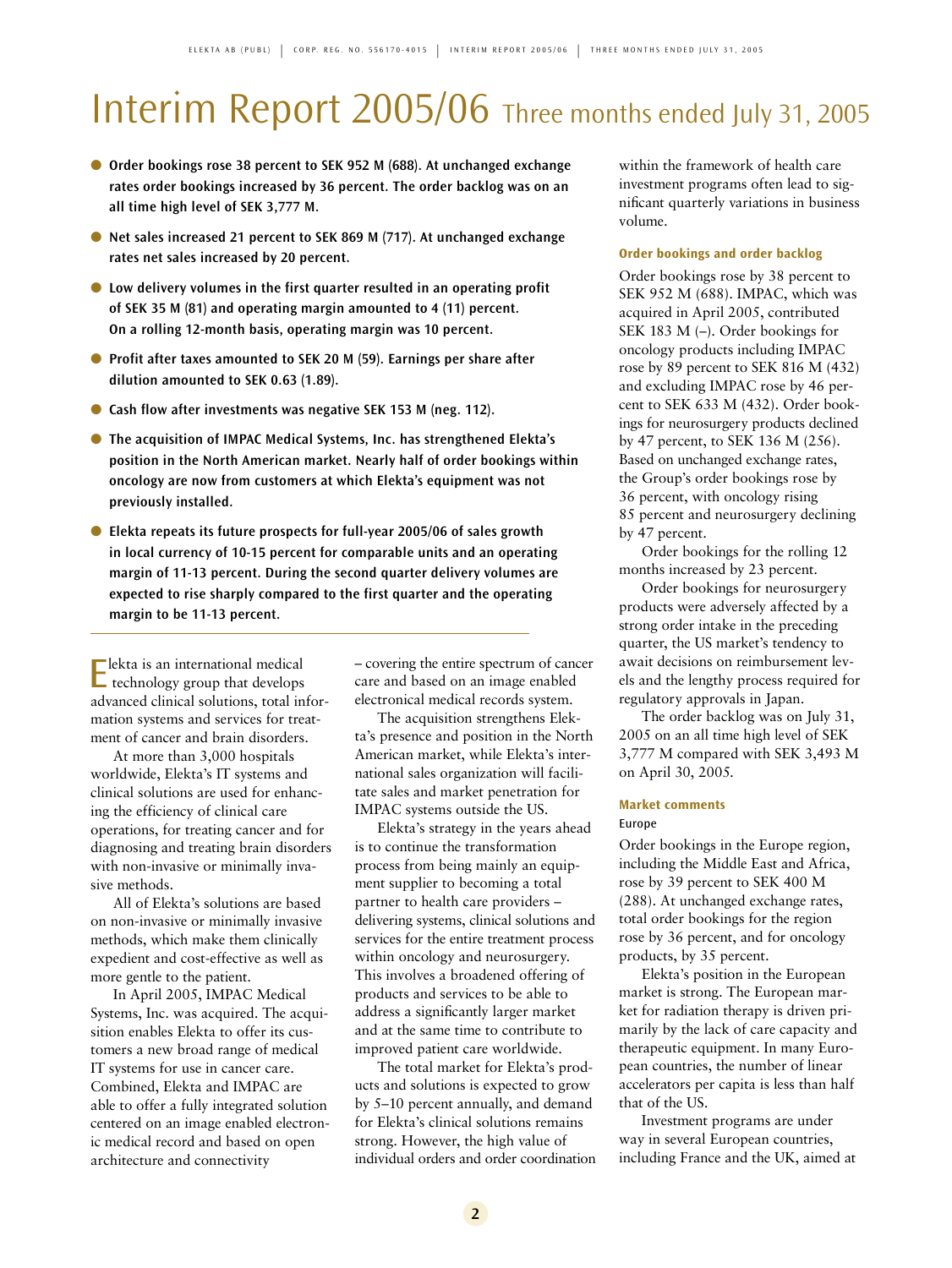# Order bookings

| <b>SEK M</b>                | Quarter 1<br>2005/06 | <b>Quarter 1</b><br>2004/05 | Change, % | <b>Rolling</b><br>12 months | Change, % |
|-----------------------------|----------------------|-----------------------------|-----------|-----------------------------|-----------|
| Europe, Middle East, Africa | 400                  | 288                         | 39        | 1,649                       | 18        |
| North and South America     | 394                  | 229                         | 72        | 1,536                       | 52        |
| Japan                       | 57                   | 85                          | $-33$     | 234                         | 4         |
| Asia excl Japan             | 101                  | 86                          | 17        | 403                         | $-16$     |
| Group                       | 952                  | 688                         | 38        | 3,822                       | 23        |
| of which                    |                      |                             |           |                             |           |
| Oncology                    | 816                  | 432                         | 89        | 2,984                       | 37        |
| Neurosurgery                | 136                  | 256                         | $-47$     | 838                         | $-11$     |

increasing capacity for radiation therapy. Other countries, including Ireland, have similar plans. Long term, the transition to so-called DRG (Disease Related Group) reimbursement systems, planned in several countries, is expected to be positive for Elekta.

### North and South America

Order bookings in North and South America increased by 72 percent to SEK 394 M (229), including SEK 164 M (–) attributable to IMPAC. At unchanged exchange rates, order bookings for the region rose by 71 percent. Order bookings for oncology increased by 228 percent, while order bookings for neurosurgery declined 53 percent, based on unchanged exchange rates.

The acquisition in April 2005 of IMPAC has strengthened Elekta's position in the North American market, not least on the US West Coast, where IMPAC has a very strong presence. The integrated sales organization

facilitates contacts with customers who previously did not use Elekta's linear accelerators. Nearly half of these orders are now from customers at which Elekta's equipment was not previously installed.

In the American market, efficiency in patient flow and the management of clinics' information flows are often decisive sales arguments. Software systems of the type offered by IMPAC, which handle the entire spectrum of cancer care as well as administration and resource planning, are in demand in most sales processes. Customers demand integrated hardware and software systems that at the same time provide open connectivity to the hospital's other equipment and IT systems.

Interest in image-guided radiation therapy (IGRT) is substantial, primarily from university hospitals. In the near future, IGRT is also expected to be ready for a broader market.

The reimbursement levels in the US,



proposed for 2006 for the treatments carried out with Elekta's products, are stable or moderately rising.

### Japan

Order bookings in Japan declined by 33 percent to SEK 57 M (85). Based on unchanged exchange rates, order bookings were down 33 percent.

Elekta has a strong position in the Japanese market, particularly in neurosurgery. The latest generation of Leksell Gamma Knife®, the 4C version, is expected to receive approval by the authorities in Japan in the fall of 2005, which increases the potential for new and after-market sales in the region.

Elekta has a low market share in Japan in equipment for radiation therapy and, accordingly, the growth potential is substantial. Leading Japanese hospitals are showing interest in Elekta Synergy® but the long process for regulatory approval, leads to later introduction of new technology on the Japanese market.

## Asia

Order bookings in Asia, excluding Japan, rose by 17 percent to SEK 101 M (86). At unchanged exchange rates, total order bookings for the region were up 11 percent, and for oncology products up 38 percent.

Elekta holds a leading market position in the region for advanced solutions in the high-price segment. The need for equipment for radiation therapy of tumor diseases is very high in most Asian countries. Competition in Asian markets for linear accelerators is increasing, primarily from suppliers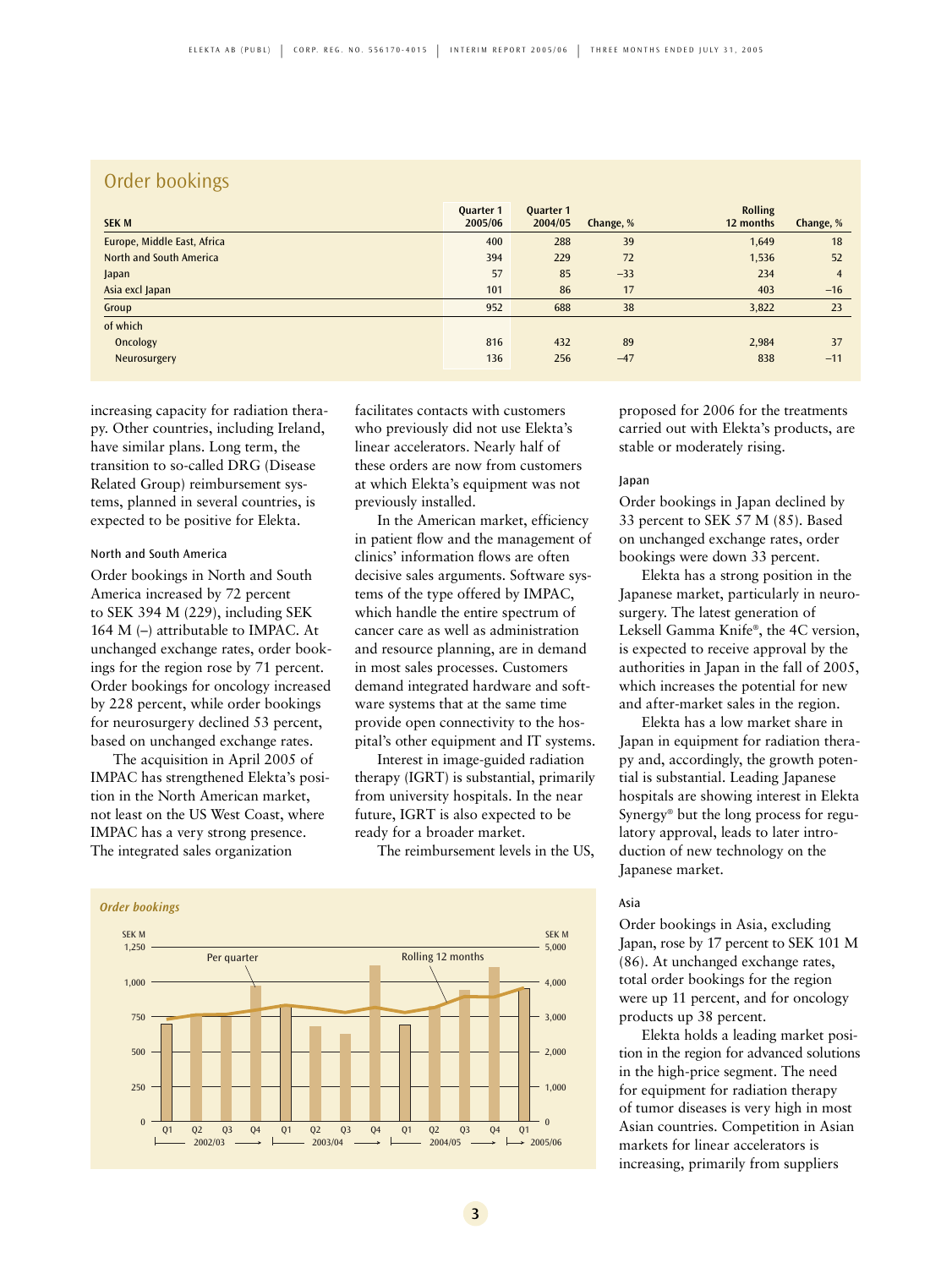## Net sales

| <b>SEK M</b>                | Quarter 1<br>2005/06 | Quarter 1<br>2004/05 | Change, % | 12 months<br>2004/05 |
|-----------------------------|----------------------|----------------------|-----------|----------------------|
| Europe, Middle East, Africa | 305                  | 274                  | 11        | 1,328                |
| Northe and South America    | 417                  | 237                  | 76        | 1,057                |
| Japan                       | 42                   | 87                   | $-52$     | 326                  |
| Asia excl Japan             | 105                  | 119                  | $-12$     | 441                  |
| Group                       | 869                  | 717                  | 21        | 3,152                |
| of which                    |                      |                      |           |                      |
| Oncology                    | 674                  | 494                  | 36        | 2,175                |
| Neurosurgery                | 195                  | 223                  | $-13$     | 977                  |

of equipment with simpler designs and lower prices.

The need for equipment for radiosurgery treatment in the region is substantial and several countries in the region have shown interest in investing in Leksell Gamma Knife®.

#### **After-market**

Order bookings for Elekta's aftermarket products excluding IMPAC amounted to SEK 256 M (246).

The installations of Elekta Intelli-Max™, Elekta's unique Intelligent Device Management (IDM) system, are continuing according to plan. The system permits ongoing Internet-based supervision and follow-up of Elekta's digital linear accelerators and creates a potential for ongoing enhancement of efficiency and quality in Elekta's international service operations.

#### **Net sales**

Consolidated net sales rose by 21 percent to SEK 869 M (717), including SEK 153 M (–) attributable to IMPAC. Based on unchanged exchange rates net sales rose by 20 percent.

Net sales for oncology products increased by 36 percent to SEK 674 M (494). For neurosurgery products net sales declined 13 percent to SEK 195 M (223).

Net sales for the after-market excluding IMPAC rose by 2 percent to SEK 226 M (222).

### **Earnings**

Operating profit declined to SEK 35 M (81). The weakening in earnings compared with the corresponding period a

year earlier is attributable mainly to higher costs as well as to changed product mix and calculated costs for outstanding options program in accordance with IFRS 2. Delivery volumes were lower in the first quarter compared with the level expected for the other quarters in the fiscal year. IMPAC contributed positively to operating profit.

The operating margin amounted to 4 percent (11). The operating margin for the rolling 12-month period was 10 percent.

The gross margin rose to 40 percent (38) as a result of the increased portion of software sales.

In accordance with IFRS 2 (Sharerelated payments) costs for Elekta's outstanding options program must be reported. In the first quarter, these costs amounted to SEK 12 M (–). These costs comprise a calculated cost corresponding to the earned portion of the option value for the 2004/2008 options program at allocation. In addition, there are calculated social security costs for the earned portion of the options based on a theoretical market value of the options which is calculated in accordance with the Black & Scholes model, based on the share price at July 31, 2005 and the subscription price.

Investments in research and development rose 46 percent to SEK 81 M (56), or 9 percent (8) of net sales. The increase is attributable entirely to IMPAC. Capitalization of development costs and amortization of capitalized development costs affected earnings in the amount of SEK 3 M (2). Capitalization amounted to SEK 6 M (9) and amortization to SEK 3 M (7).

Exchange-rate differences compared with the year-earlier period affected earnings negatively by about SEK 3 M.

Elekta hedges part of its net exposure per currency over a rolling 24 month period. Exchange rate losses from forward contracts in operating

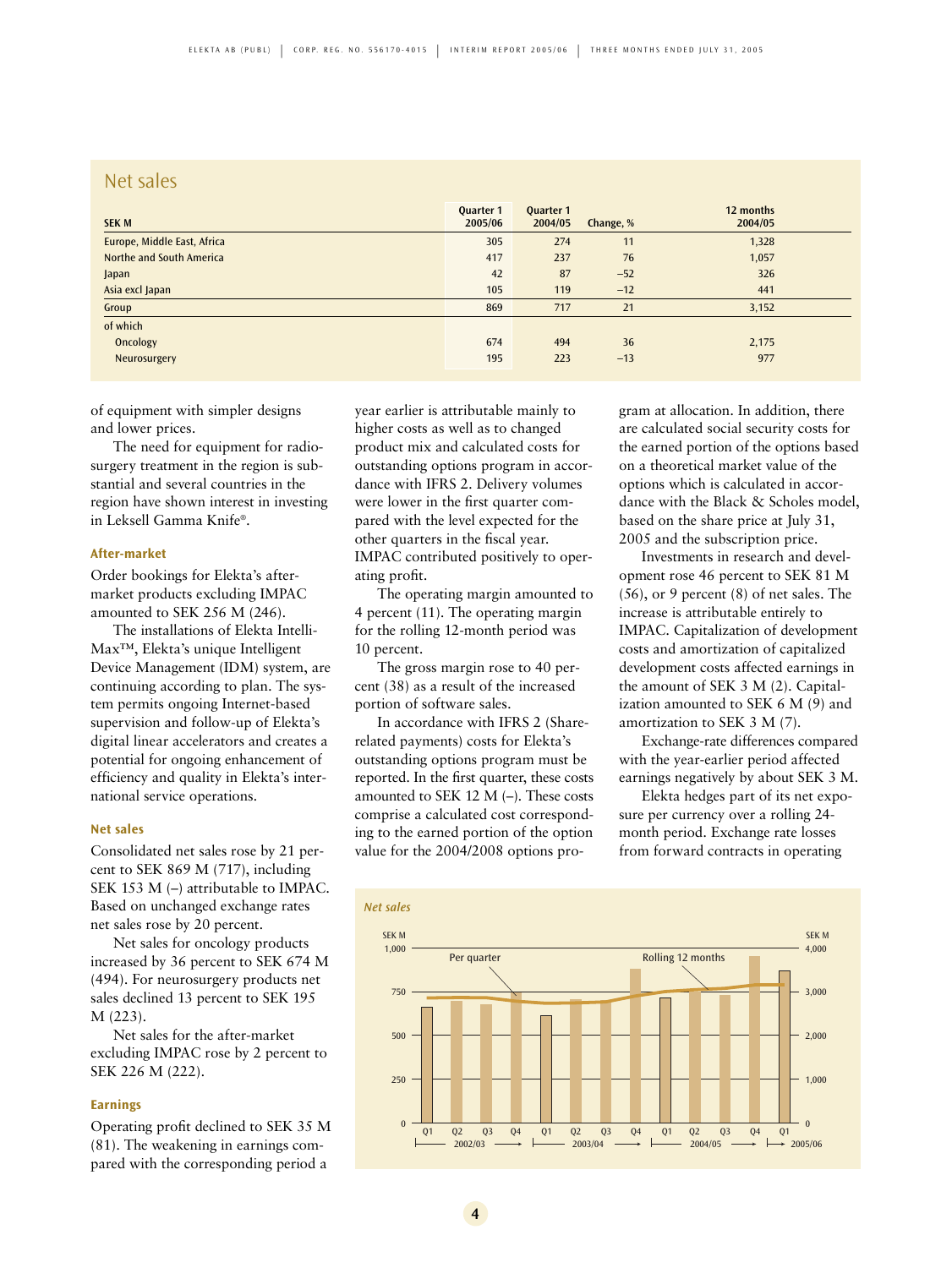profit amounted to SEK 11 M. Unrealized exchange-rate losses on cash-flow hedges amounted to SEK 21 M and are reported as of the 2005/06 fiscal year in shareholders' equity, taking into account the tax effect.

Net financial items amounted to an expense of SEK 5 M (income: 4) Net interest expenses amounted to SEK 6 M (income: 2) as a result of financing raised for the acquisition of IMPAC. Shares in the earnings of associated companies amounted to income of SEK 4 M (3) and financial exchange-rate differences to an expense of SEK 3 M (expense: 1).

Profit after net financial items declined to SEK 30 M (85). The tax expense amounted to SEK 10 M, or 34 percent. Profit after taxes amounted to SEK 20 M (59).

Earnings per share amounted to SEK 0.63 (1.90) before dilution and SEK 0.63 (1.89) after dilution.

The return on shareholders' equity amounted to 13 percent (18), while the return on capital employed amounted to 17 percent (21).

## **Investments and depreciation/amortization**

Investments in intangible and tangible assets amounted to SEK 31 M (19). Amortization/depreciation of intangible and tangible assets amounted to SEK 41 M (20), of which SEK 21 M pertains to amortization of intangible assets relating to the IMPAC acquisition.

#### **Liquidity and financial position**

Cash flow from operating activities during the period amounted to a negative SEK 130 M (neg: 104). Tied-up working capital was low on April 30, 2005 when operating liabilities were SEK 348 M higher than operating assets. During the first quarter, tied-up working capital rose due mainly to seasonal inventory build-up. Cash flow after investing activities amounted to a negative SEK 153 M (neg: 112).

Liquid funds July 31, 2005 amounted to SEK 413 M, compared with SEK 744 M on April 30, 2005. SEK 41 M of bank balances was pledged, primarily for commercial guarantees.

Interest-bearing liabilities amounted to SEK 693 M, compared with SEK 833 M on April 30, 2005. Net debt amounted to SEK 280 M, compared with SEK 89 M on April 30, 2005.

On July 31, 2005, the net debt/ equity ratio was 0.16 and equity/assets ratio was 39 percent.

On August 30, 2005, Elekta strengthened and diversified its longterm financing structure by entering into a private placement agreement to issue senior notes to U.S. institutional investors. The transaction amount is USD 125 M with a tenor of 10 years.

During August–September 2005, 28,782 new Series B shares were subscribed through the exercise of warrants distributed within the framework of the established options program. On September 21, 2005, the total number



of shares amounted to 31,596,236.

Elekta holds 224,900 Series B shares repurchased in January–February 2005 with the aim of fulfilling the company's dividend policy and as part of the change in Elekta's capital structure. The intention is that repurchased shares, in accordance with Elekta's dividend policy, will be cancelled following a decision by the Annual General Meeting to be held in September 2005.

#### **Employees**

The average number of employees was 1,670 (1,187).

The number of employees on July 31, 2005 was 1,691, compared with 1,671 on April 30, 2005.

## **Parent Company**

The operations of the Parent Company include Group management and Groupwide functions, as well as financial administration. The Parent Company's loss after net financial items amounted to SEK 28 M (loss: 8). The average number of employees was 19 (18).

## **Future prospects for fiscal year 2005/06 – remain unchanged**

Demand remains favorable for Elekta's products and clinical solutions. The order back-log is at a record high level.

For full-year 2005/06, Elekta expects a growth in sales in line with the Group's objective of 10-15 percent in local currency, on a comparative basis.

Operating margin for full-year 2005/06 is expected to be in the range of 11-13 percent.

## **Prospects for second quarter of the fiscal year**

During the second quarter of the fiscal year delivery volumes are expected to rise sharply compared with the preceding quarter. Operating margin for the second quarter is expected to be in the range of 11-13 percent.

#### **Financial information**

The interim report for May-October 2005/06 will be published on December 12, 2005.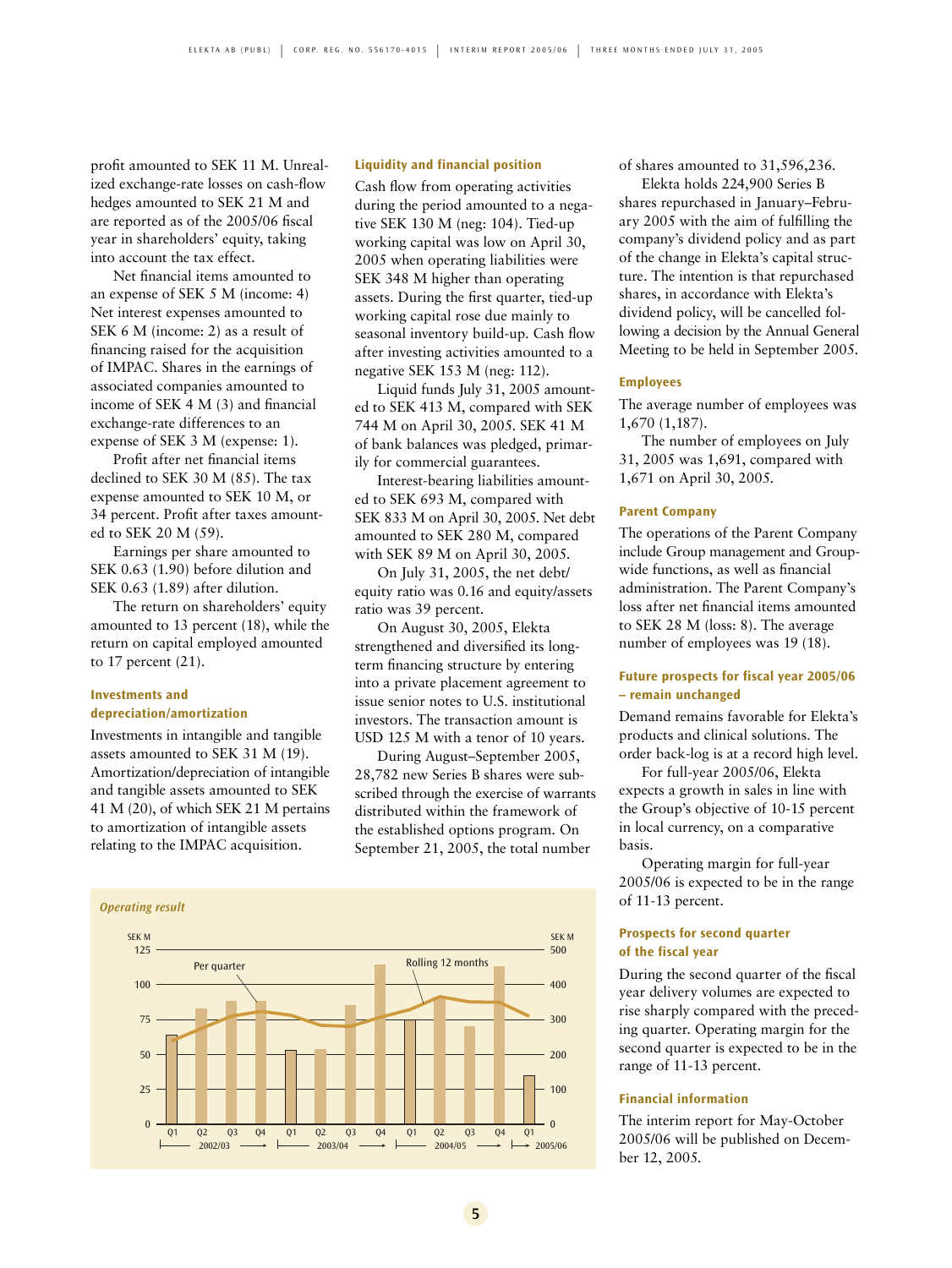## Income statement

| <b>SEK M</b>                                                      | 3 months<br>May-July<br>2005/06 | 3 months<br>May-July<br>2004/05* | 12 months<br>Aug-July<br>2004/05* | 12 months<br>May-April<br>2004/05* |
|-------------------------------------------------------------------|---------------------------------|----------------------------------|-----------------------------------|------------------------------------|
| Net sales                                                         | 869                             | 717                              | 3,304                             | 3,152                              |
| Cost of products sold<br><b>Gross income</b>                      | $-519$<br>350                   | $-443$<br>274                    | $-2,010$<br>1,294                 | $-1,934$<br>1,218                  |
|                                                                   | $-146$                          | $-91$                            | $-457$                            | $-402$                             |
| Selling expenses<br><b>Administrative expenses</b>                | $-94$                           | $-60$                            | $-323$                            | $-289$                             |
| <b>R&amp;D</b> expenses                                           | $-78$                           | $-54$                            | $-260$                            | $-236$                             |
| <b>Exchange differences in operation</b>                          | 3                               | 12                               | 64                                | 73                                 |
| <b>Operating result</b>                                           | 35                              | 81                               | 318                               | 364                                |
| Result from participations in associated companies                | 4                               | $\overline{\mathbf{3}}$          | 8                                 | $\overline{7}$                     |
| Interest income                                                   | $\overline{2}$                  | 5                                | 19                                | 22                                 |
| <b>Interest expenses</b><br><b>Financial exchange differences</b> | $-8$<br>$-3$                    | $-3$<br>$-1$                     | $-20$<br>$-2$                     | $-15$<br>$\bf{0}$                  |
| Income after financial items                                      | 30                              | 85                               | 323                               | 378                                |
| <b>Taxes</b>                                                      | $-10$                           | $-26$                            | $-109$                            | $-125$                             |
| Net income                                                        | 20                              | 59                               | 214                               | 253                                |
| Earnings per share before dilution                                | 0.63                            | 1.90                             | 6.80                              | 8.07                               |
| Earnings per share after dilution                                 | 0.63                            | 1.89                             | 6.80                              | 8.06                               |
| Cash flow                                                         |                                 |                                  |                                   |                                    |
| <b>Operating cash flow</b>                                        | 65                              | 90                               | 395                               | 420                                |
| Change in working capital                                         | $-195$                          | $-194$                           | $-13$                             | $-12$                              |
| <b>Cash flow from operating activities</b>                        | $-130$                          | $-104$                           | 382                               | 408                                |
| <b>Investments and disposals</b>                                  | $-23$                           | $-8$                             | $-1,465$                          | $-1,450$                           |
| <b>Cash flow after investments</b>                                | $-153$                          | $-112$                           | $-1,083$                          | $-1,042$                           |
| <b>External financing</b><br>Change in liquid funds               | $-156$<br>$-331$                | $\overline{3}$<br>$-105$         | 483<br>$-633$                     | 642<br>$-407$                      |
| <b>Balance sheet</b>                                              |                                 |                                  |                                   |                                    |
| <b>SEK M</b>                                                      | July 31, 2005                   | July 31, 2004*                   |                                   | April 30, 2005*                    |
| Intangible fixed assets<br><b>Tangible fixed assets</b>           | 2,056<br>194                    | 374<br>138                       |                                   | 1,920<br>189                       |
| <b>Financial fixed assets</b>                                     | 27                              | 17                               |                                   | 22                                 |
| <b>Inventories</b>                                                | 458                             | 340                              |                                   | 362                                |
| <b>Receivables</b>                                                | 1,447                           | 1,208                            |                                   | 1,266                              |
| Liquid assets<br><b>Total assets</b>                              | 413                             | 1,046                            |                                   | 744                                |
|                                                                   | 4,595                           | 3,123                            |                                   | 4,503                              |
| Shareholders' equity<br><b>Provisions</b>                         | 1,802<br>326                    | 1,487<br>178                     |                                   | 1,694<br>286                       |
| <b>Interest-bearing liabilities</b>                               | 693                             | 230                              |                                   | 833                                |
| Interest-free liabilities                                         | 1,774                           | 1,228                            |                                   | 1,690                              |
| Total shareholders' equity, provisions and liabilities            | 4,595                           | 3,123                            |                                   | 4,503                              |
| <b>Assets pledged</b><br><b>Contingent liabilities</b>            | 41<br>146                       |                                  |                                   | 54<br>151                          |
| Changes in shareholders' equity                                   |                                 |                                  |                                   |                                    |
| <b>SEK M</b>                                                      | July 31, 2005                   | July 31, 2004*                   |                                   | April 30, 2005*                    |
| <b>Opening balance</b><br><b>Changed accounting principle</b>     | 1,694<br>11                     | 1,413<br>$-2$                    |                                   | 1,413<br>$-2$                      |
| <b>IFRS 2 cost and deferred tax</b>                               | 15                              |                                  |                                   | 8                                  |
| IAS 39 unrealized cash flow hedges                                | $-24$                           |                                  |                                   |                                    |
| Option premiums and warrants exercised                            |                                 | $\overline{4}$                   |                                   | 74                                 |
| <b>Repurchase of shares</b><br><b>Translation differences</b>     | 86                              | 13                               |                                   | $-50$<br>$-2$                      |
| Net income                                                        | 20                              | 59                               |                                   | 253                                |
| <b>Closing balance</b>                                            | 1,802                           | 1,487                            |                                   | 1,694                              |
|                                                                   |                                 |                                  |                                   |                                    |

\* Converted to IFRS.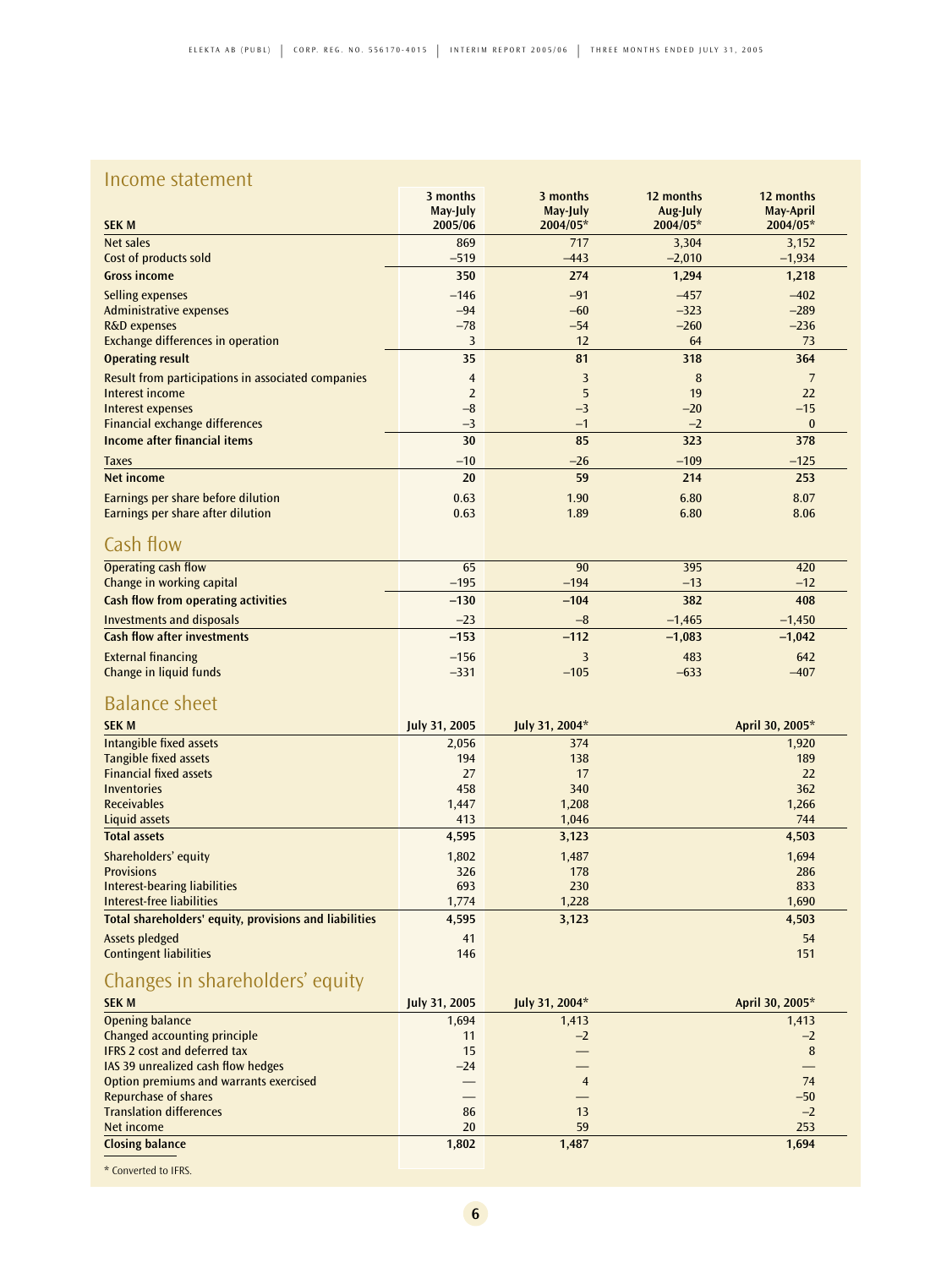# Key figures

| $\cdots$                             |                                   |                                   |                                   |                                    |                                  |                                 |
|--------------------------------------|-----------------------------------|-----------------------------------|-----------------------------------|------------------------------------|----------------------------------|---------------------------------|
|                                      | 12 months<br>May-April<br>2002/03 | 12 months<br>May-April<br>2003/04 | 12 months<br>May-April<br>2004/05 | 12 months<br>May-April<br>2004/05* | 3 months<br>May-July<br>2004/05* | 3 months<br>May-July<br>2005/06 |
| Order bookings, SEK M                | 3,186                             | 3,262                             | 3,558                             | 3,558                              | 688                              | 952                             |
| Net sales, SEK M                     | 2,781                             | 2,900                             | 3,152                             | 3,152                              | 717                              | 869                             |
| <b>Operating result, SEK M</b>       | 323                               | 306                               | 349                               | 364                                | 81                               | 35                              |
| Operating margin, %                  | 12                                | 11                                | 11                                | 12                                 | 11                               | $\overline{4}$                  |
| Profit margin, %                     | 11                                | 11                                | 12                                | 12                                 | 12                               | 3                               |
| Shareholders' equity, SEK M          | 1.445                             | 1.413                             | 1.674                             | 1,694                              | 1,487                            | 1,802                           |
| Capital employed, SEK M              | 1,697                             | 1,644                             | 2,507                             | 2,527                              | 1,717                            | 2,495                           |
| Equity/assets ratio, %               | 49                                | 46                                | 37                                | 38                                 | 48                               | 39                              |
| Net debt/equity ratio, times         | $-0.58$                           | $-0.65$                           | 0.05                              | 0.05                               | $-0.55$                          | 0.16                            |
| Return on shareholders' equity, % ** | 17                                | 17                                | 16                                | 16                                 | 18                               | 13                              |
| Return on capital employed, % **     | 22                                | 20                                | 20                                | 21                                 | 21                               | 17                              |

\* Restated according to IFRS. \*\* Based on rolling 12 months.

# Data per share

|                                | 12 months<br>May-April<br>2002/03 | 12 months<br>May-April<br>2003/04 | 12 months<br>May-April<br>2004/05 | 12 months<br>May-April<br>2004/05* | 3 months<br>May-July<br>2004/05* | 3 months<br>May-July<br>2005/06 |
|--------------------------------|-----------------------------------|-----------------------------------|-----------------------------------|------------------------------------|----------------------------------|---------------------------------|
| Earnings per share             |                                   |                                   |                                   |                                    |                                  |                                 |
| before dilution, SEK           | 7.29                              | 7.63                              | 7.69                              | 8.07                               | 1.90                             | 0.63                            |
| after dilution, SEK            | 7.14                              | 7.63                              | 7.67                              | 8.06                               | 1.89                             | 0.63                            |
| Cash flow per share            |                                   |                                   |                                   |                                    |                                  |                                 |
| before dilution, SEK           | 8.99                              | 11.14                             | $-33.26$                          | $-33.26$                           | $-3.60$                          | $-4.88$                         |
| after dilution, SEK            | 8.81                              | 11.14                             | $-33.19$                          | $-33.19$                           | $-3.59$                          | $-4.85$                         |
| Shareholders' equity per share |                                   |                                   |                                   |                                    |                                  |                                 |
| before dilution, SEK           | 44.79                             | 45.49                             | 53.41                             | 54.05                              | 47.82                            | 57.48                           |
| after dilution, SEK            | 44.58                             | 45.49                             | 55.90                             | 56.53                              | 49.31                            | 59.90                           |
| Average number of shares       |                                   |                                   |                                   |                                    |                                  |                                 |
| before dilution, 000s          | 32,019                            | 32,585                            | 31,330                            | 31,330                             | 31,071                           | 31,343                          |
| after dilution, 000s           | 32,694                            | 32,585                            | 31,394                            | 31,394                             | 31,159                           | 31,563                          |
| Number of shares at closing    |                                   |                                   |                                   |                                    |                                  |                                 |
| before dilution, 000s          | 32,256                            | 31,066                            | 31,343                            | 31,343                             | 31,093                           | 31,343                          |
| after dilution, 000s           | 32,988                            | 31,066                            | 31,901                            | 31,901                             | 31,567                           | 31,901                          |

\* Restated according to IFRS.

Dilution in 2002/03-2003/04 refers to warrants program 1999/2002 and 2000/2003. Dilution in 2004/05-2005/06 refers to warrants program 2004/2008.

| Exchange rates       |                |          |              |              |                 |                     |          |
|----------------------|----------------|----------|--------------|--------------|-----------------|---------------------|----------|
|                      |                |          | Average rate |              |                 | <b>Closing rate</b> |          |
|                      |                | May-July | May-July     | Change       | <b>July 31,</b> | April 30,           | Change   |
| Country              | Currency       | 2005/06  | 2004/05      | %            | 2005            | 2005                | %        |
| Europe               | 1 EUR          | 9.294    | 9.156        |              | 9.386           | 9.168               |          |
| <b>Great Britain</b> | 1 GBP          | 13.665   | 13.717       | $\bf{0}$     | 13.590          | 13.533              | $\bf{0}$ |
| Japan                | <b>100 IPY</b> | 6.928    | 6.842        |              | 6.910           | 6.720               |          |
| <b>USA</b>           | 1 USD          | 7.561    | 7.544        | $\mathbf{0}$ | 7.743           | 7.075               | 9        |

## **Accounting principles**

This report has been prepared in accordance with the Annual Accounts Act and IAS 34 Interim Financial Reporting. Effective May 1, 2005 the Group's financial reports are prepared in accordance with International Financial Reporting Standards (IFRS) approved by the EU. A detailed description of the effects of the conversion from Swedish accounting standards to IFRS on earnings in 2004/05, balance sheet for April 30, 2005 and the conversion to IAS 39 May 1, 2005 is presented in the Annual Report for 2004/05 (Board of Directors' report). The accounting presented in this report is based on IFRS standards in their current form. Other accounting principles and calculation methods applied are the same as those used in the Annual report for 2004/05. Changes and interpretations may be published during 2005/06 and could affect the year's final accounting.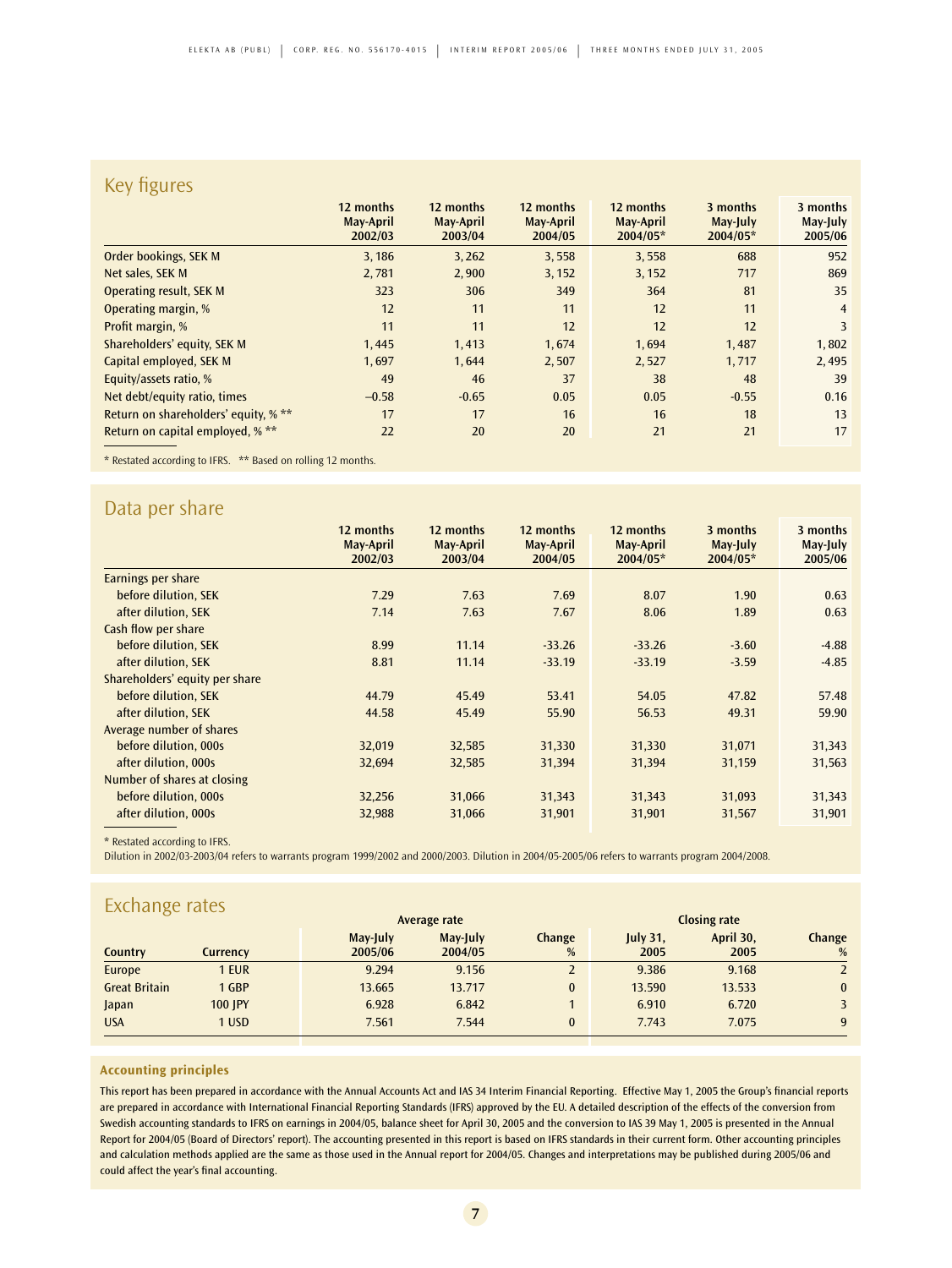# Transition to IFRS

The rules for adoption of IFRS are provided in IFRS 1 (First-time Adoption of International Financial Reporting Standards). The net effect of the change in accounting principles is reported directly against shareholders' equity. The significant changes in accounting principles as a result of applying IFRS, as well as the calculated effects on the balance sheet on April 30, 2005, are presented below.

#### Business combinations and goodwill

In accordance with IFRS 3 (Business Combinations) goodwill is no longer amortized. Instead, an impairment test must be carried out each year to determine whether there is any writedown requirement regarding goodwill. Based on IFRS 1, Elekta has chosen not to recalculate acquisitions of subsidiaries and associated companies carried out prior to May 1, 2000. The net value of goodwill existing on May 1, 2004, is considered as the new acquisition value. Acquisitions during fiscal 2004/05 have been reported in accordance with IFRS 3. Amortization applied during 2004/05

amounting to SEK 25 M is reversed. In certain companies, goodwill is tax deductible, as a result of which deferred tax is affected in the amount of SEK 6 M.

Financial instruments and hedge accounting IAS 39 (Financial Instruments: Recognition and Measurement) is applied from May 1, 2005. Based on IFRS 1, Elekta has chosen not to restate the comparable figures for 2004/05 regarding financial instruments in accordance with IAS 39. The difference between the reported values in accordance with IAS 39 and the previously applied accounting principles is reported in the balance sheet at May 1, 2005 directly against shareholders' equity in accordance with the transition rules in IFRS 1. An amount of SEK 15 M is reported for financial instruments, SEK 4 M in deferred taxes related to these, and shareholders' equity is increased by SEK 11 M. Financial liabilities shall be measured at amortized cost, with the effect that prepaid expenses and interest-bearing liabilities both declined by SEK 2 M.

#### Share-based payments

Elekta's outstanding 2004/2008 options program is covered by IFRS 2 (Share-based payments), which means that a calculated cost based on the fair value of the instruments on the issue date shall be reported in the income statements distributed over the earnings period. The calculated cost of the 2004/05 fiscal year amounted to SEK 10 M and deferred tax related to the options program to SEK 3 M.

#### Minority interests

According to IAS 27 (Consolidated and Separate Financial Statements), minority shares of shareholders' equity must be reported as a separate component in shareholders' equity on the balance sheet and not as a separate item among liabilities. In the income statement, minority shares of earnings may no longer be eliminated, but must be included in reported income for the period. It must be specified in the income statement what proportion of the profit for the year is attributable to the owners of the parent company and to the minority owners of subsidiaries.

## Income statement 2004/05 restated according to IFRS

| <b>SEK M</b>                                       | May-July | May-Oct.       | May-Jan.       | May-April      |
|----------------------------------------------------|----------|----------------|----------------|----------------|
| Net sales                                          | 717      | 1,466          | 2,196          | 3,152          |
| Cost of products sold                              | $-443$   | $-898$         | $-1,354$       | $-1,934$       |
| Gross profit                                       | 274      | 568            | 842            | 1,218          |
| Selling expenses                                   | $-91$    | $-187$         | $-287$         | $-402$         |
| Administrative expenses                            | $-60$    | $-129$         | $-204$         | $-289$         |
| <b>R&amp;D</b> expenses                            | $-54$    | $-107$         | $-163$         | $-236$         |
| Currency exchange differences in operations        | 12       | 34             | 63             | 73             |
| <b>Operating profit/loss</b>                       | 81       | 179            | 251            | 364            |
| Income from participations in associated companies | 3        | $\overline{3}$ | $\overline{7}$ | $\overline{7}$ |
| Interest income                                    | 5        | 10             | 16             | 22             |
| Interest costs and similar profit/loss items       | $-3$     | $-6$           | $-9$           | $-15$          |
| Financial currency exchange differences            | $-1$     | $-6$           | $-7$           | $\bf{0}$       |
| <b>Profit after financial items</b>                | 85       | 180            | 258            | 378            |
| <b>Taxes</b>                                       | $-26$    | $-56$          | $-82$          | $-125$         |
| <b>Profit for the year</b>                         | 59       | 124            | 176            | 253            |